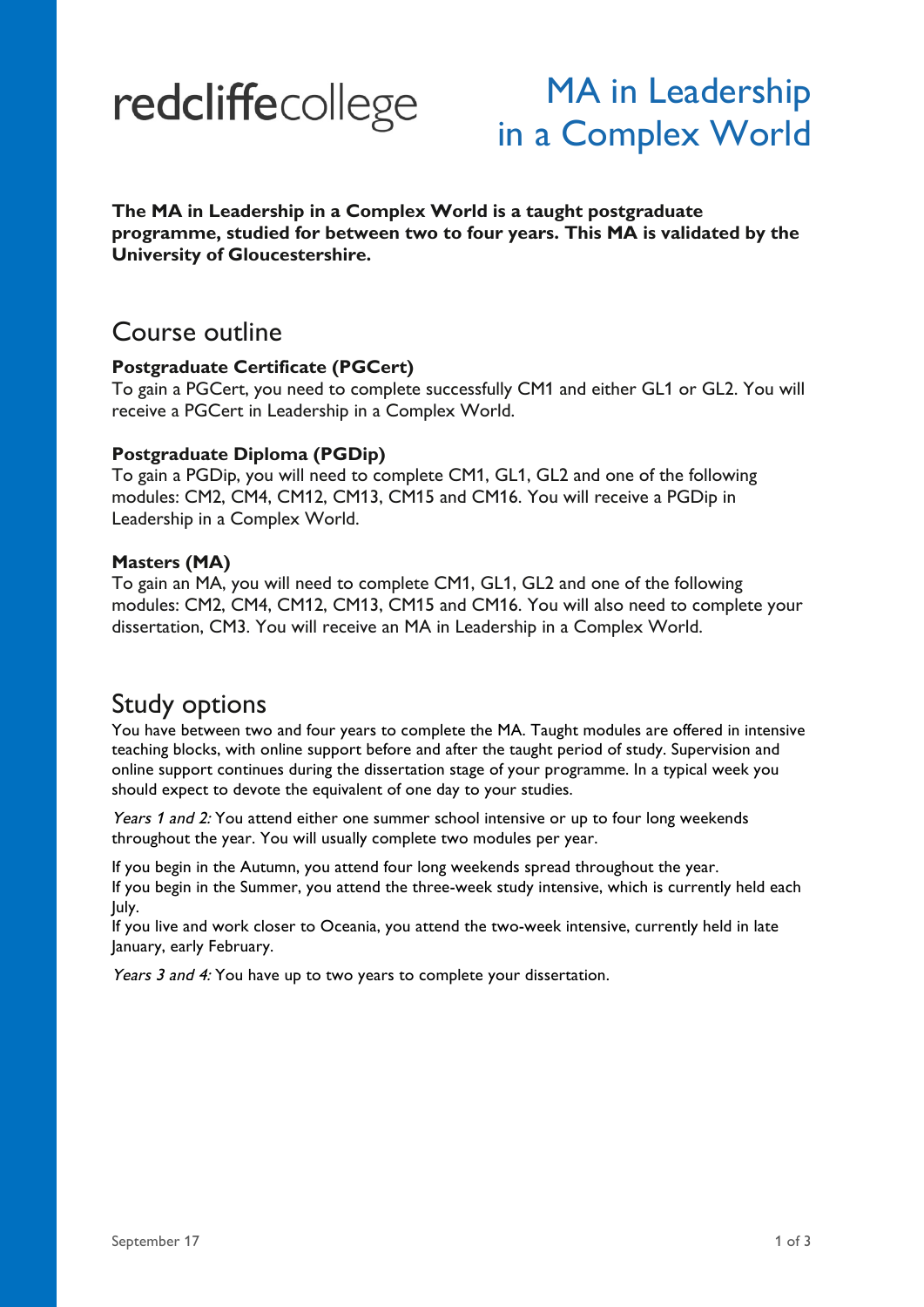## Module information

Brief details for each module are given below. For full information including assessments and indicative resources, please refer to the programme specifications available for download at www.redcliffe.ac.uk/leadership-ma

| CM <sub>1</sub> | Research Methods and Approaches to Missiological Study | $\frac{1}{30}$ CATS |
|-----------------|--------------------------------------------------------|---------------------|
|                 |                                                        | points              |

The research methods element of this module entails an induction into learning skills and critical engagement with a range of qualitative and quantitative research methodologies appropriate for postgraduate study. The approaches element covers different approaches to the missiological concept of missio Dei and engagement with holistic mission.

This module is compulsory for the PGCert, PGDip and MA in Leadership in a Complex World.

| GL1 | An Introduction to Global Leadership | 30 CATS |
|-----|--------------------------------------|---------|
|     |                                      | points  |

This module is designed for students who ideally have been in a leadership position, or who are likely to commence one shortly, and are looking to enhance their skills for the demands of senior leadership in intercultural contexts.

This module is optional for the PG Cert and compulsory for the PGDip and MA in Leadership in a Complex World.

| GL <sub>2</sub> | <b>Organisational Development and Cultural Change</b>                                                 | 30 CATS<br>points |
|-----------------|-------------------------------------------------------------------------------------------------------|-------------------|
|                 | This module is simply to a bigher level of leadership position such as a field leader. Dimense on CEO |                   |

This module is aimed at a higher level of leadership position such as a field leader, Director or CEO. It seeks to give you the ability to analyse, engage with and critique an organisation's structure and culture as well as being able to develop an intentional strategy/process for change.

This module is optional for the PG Cert and compulsory for the PGDip and MA in Leadership in a Complex World.

| CM2                                                                                                                                                                                                                                                                | <b>Global Missiological Issues in Intercultural Contexts</b> | 30 CATS<br>points |
|--------------------------------------------------------------------------------------------------------------------------------------------------------------------------------------------------------------------------------------------------------------------|--------------------------------------------------------------|-------------------|
| This module provides you with the opportunity to critically survey and assess several key<br>contemporary missiological issues (e.g. environmental sustainability, migration, economic and social<br>inequality) within the overarching concept of the missio Dei. |                                                              |                   |
| The module will include critical theological and sociological engagement with key contemporary<br>ideologies and concepts such as globalisation, contextualisation, secularisation and integral mission.                                                           |                                                              |                   |

This module is optional for the PGDip and MA in Leadership in a Complex World.

It will also include critical examination of key missiological documents.